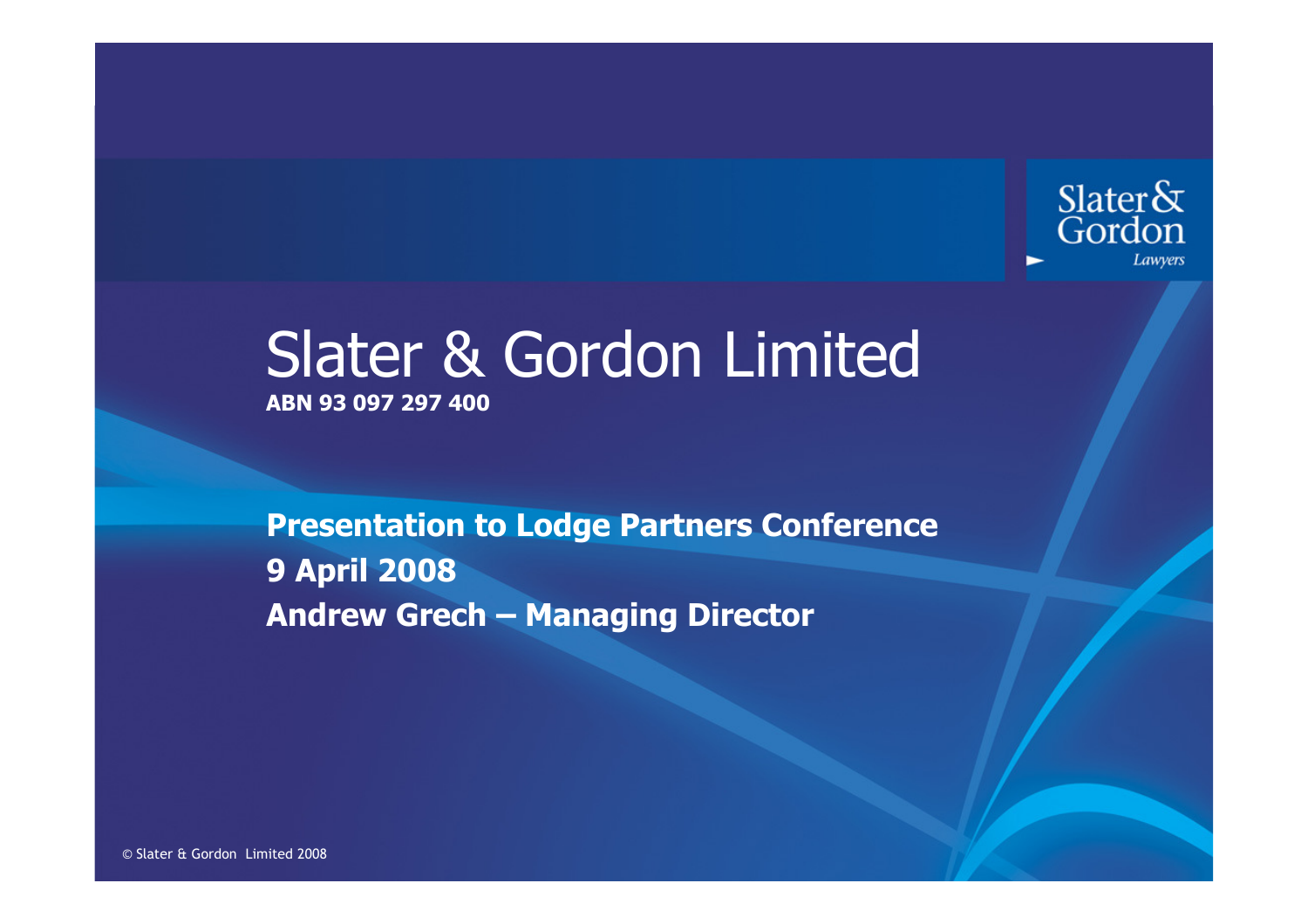### Slater & Gordon

*Reputation & Results™*

Slater $\&$ Gordon

Lawyers

- $\bullet$ 70 year history - Listed 21 May 2007
- •Over 500 staff in 26 locations
- •Strong brand awareness – all states, territories and regions
- $\bullet$ Scalable systems & processes
- • Track record of delivering profitable growth
	- •Organic and M&A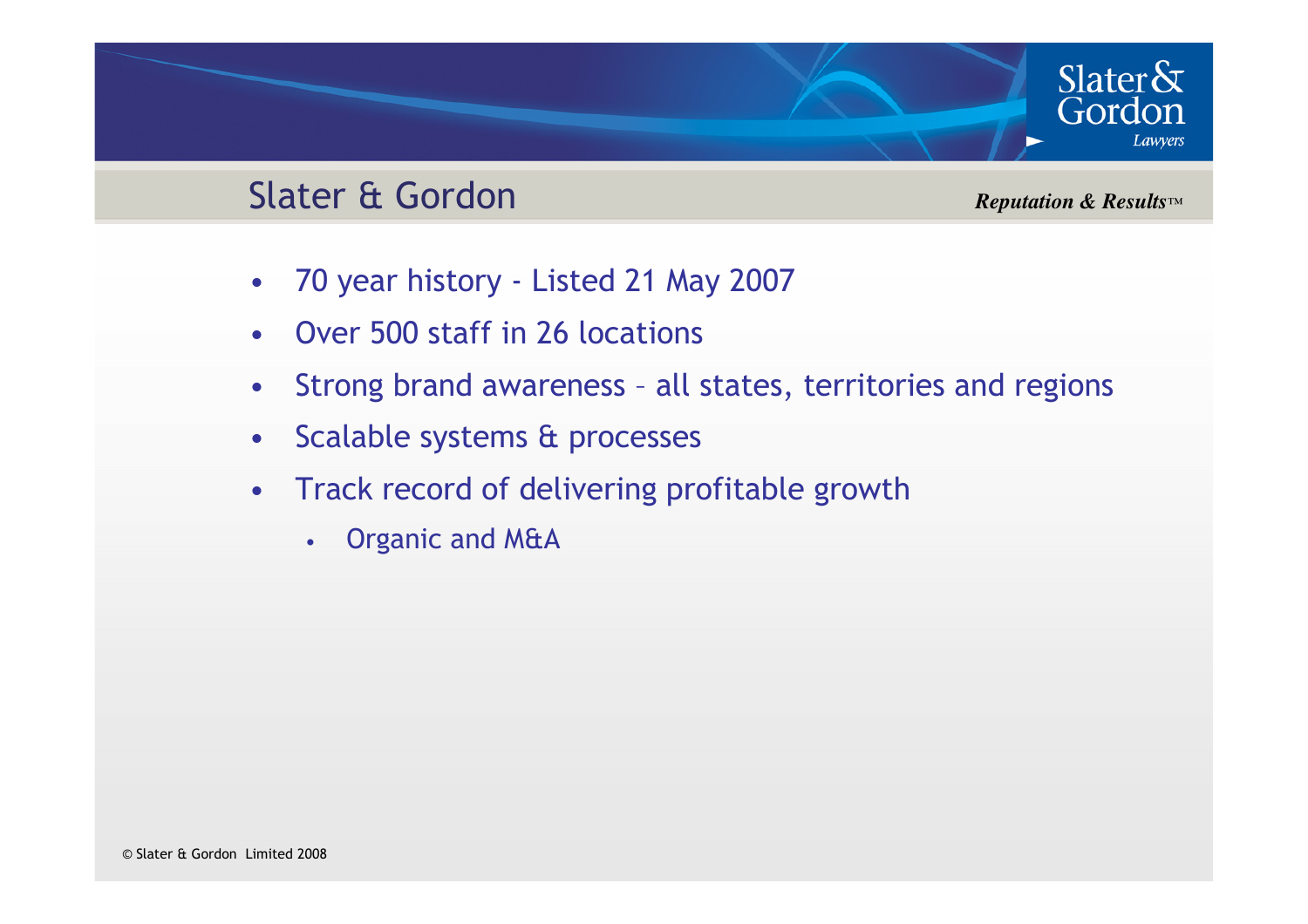

#### Growth in Core Net Fee Revenue

*Reputation & Results™*

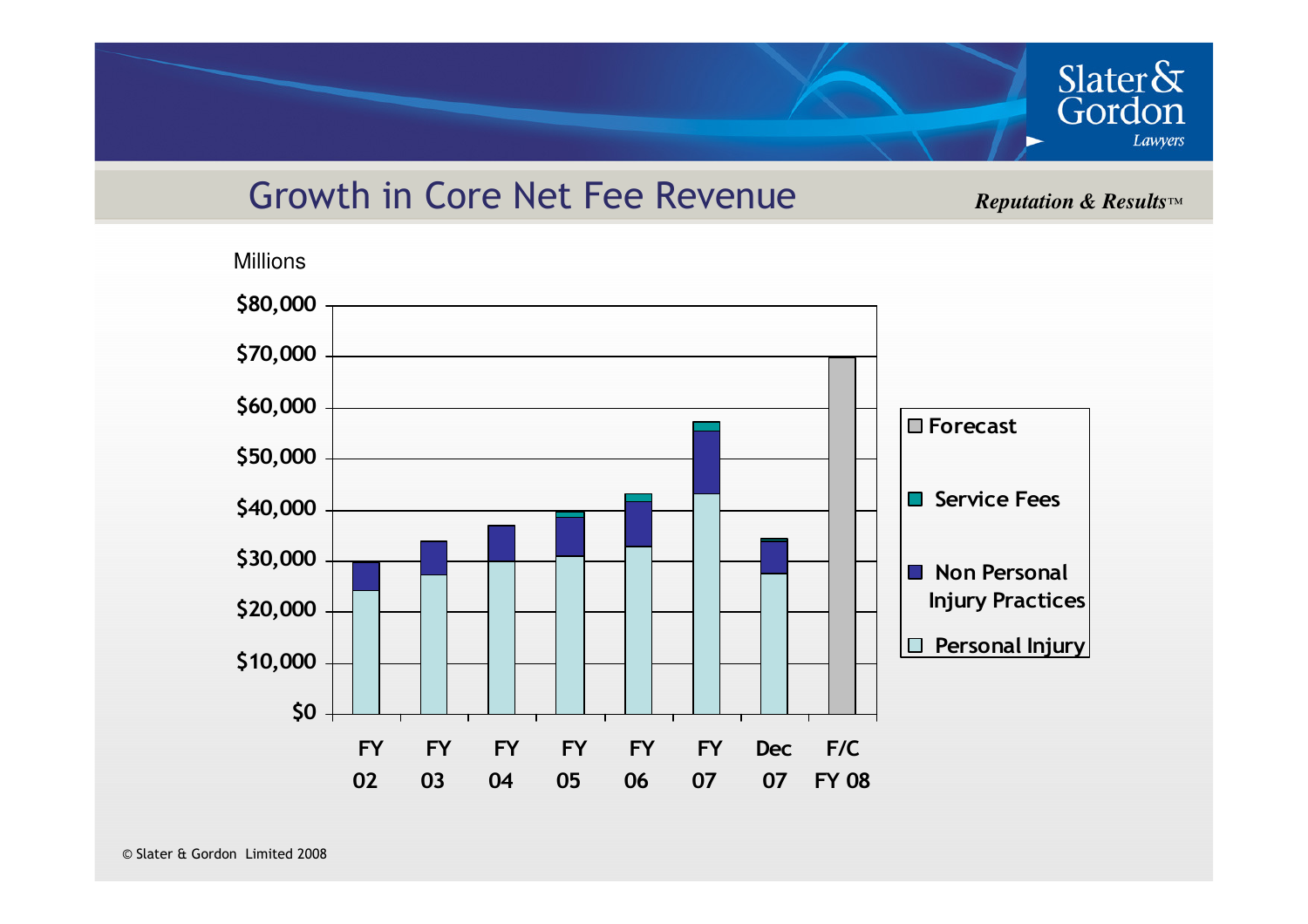## Geographic Growth

*Reputation & Results™*

Slater&<br>Gordon

Lawyers



\*Excludes Service Fee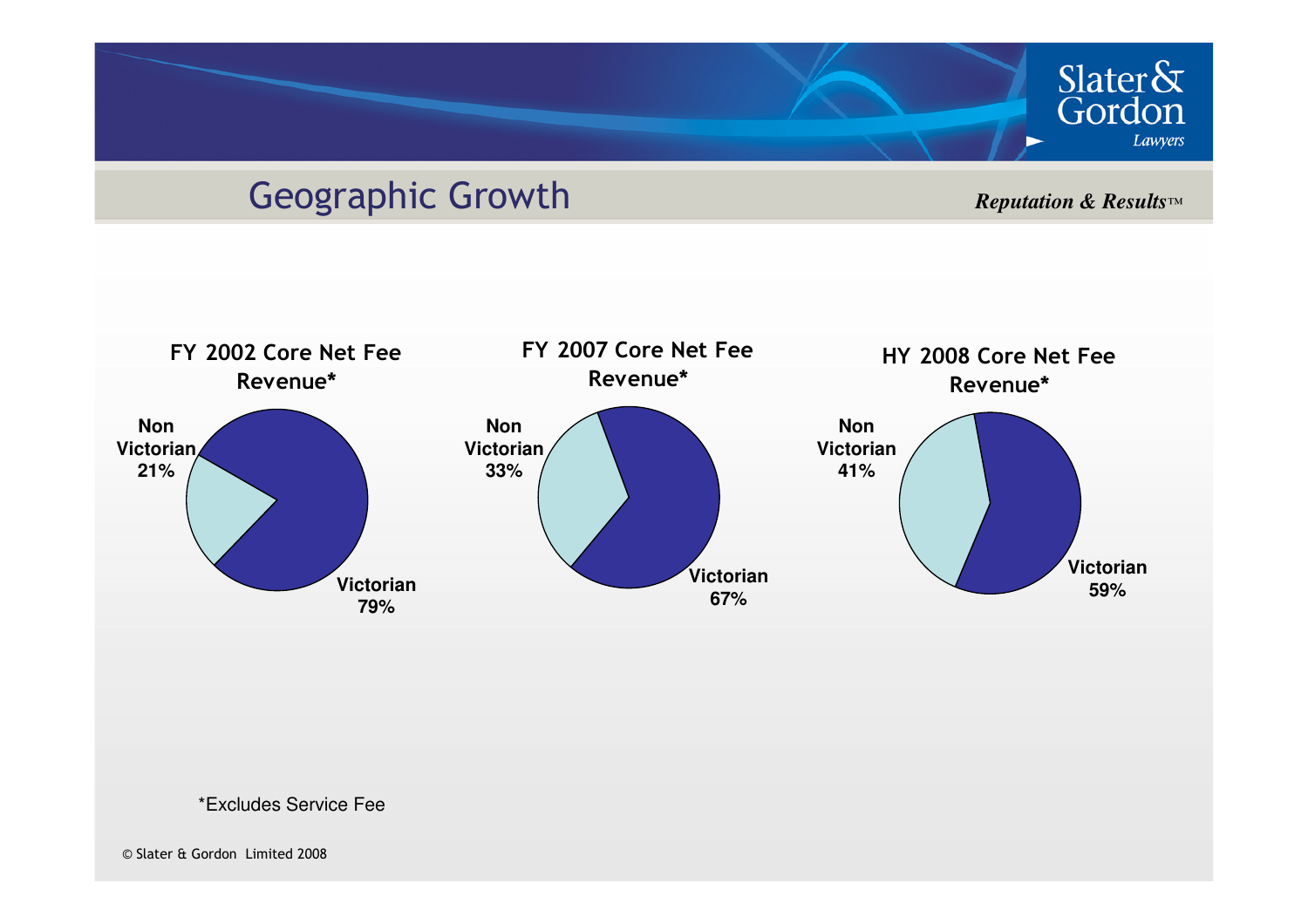

#### Financial highlights – first half FY08

*Reputation & Results™*

| <b>Total Income</b> | 25.2% to \$37.4 million |
|---------------------|-------------------------|
|                     |                         |

Core Net Fees 1 26.1% to \$33.8 million

- EBIT 1 44.7% to \$9.9 million
- NPATT T 56.1% to \$6.9 million

Fully franked Dividend 2.0c per Share

|                                         | <b>Dec 2007</b> | <b>Dec 2006</b> |
|-----------------------------------------|-----------------|-----------------|
| Core Business EBIT to Net Fee Revenue   | 27.8%           | 24.6%           |
| <b>EBIT to Net Fee Revenue</b>          | 28.4%           | 24.9%           |
| <b>Basic Earnings per Share (cents)</b> | 7.2             | 7.9             |
| Diluted Earnings per Share (cents)      | 6.4             | 6.3             |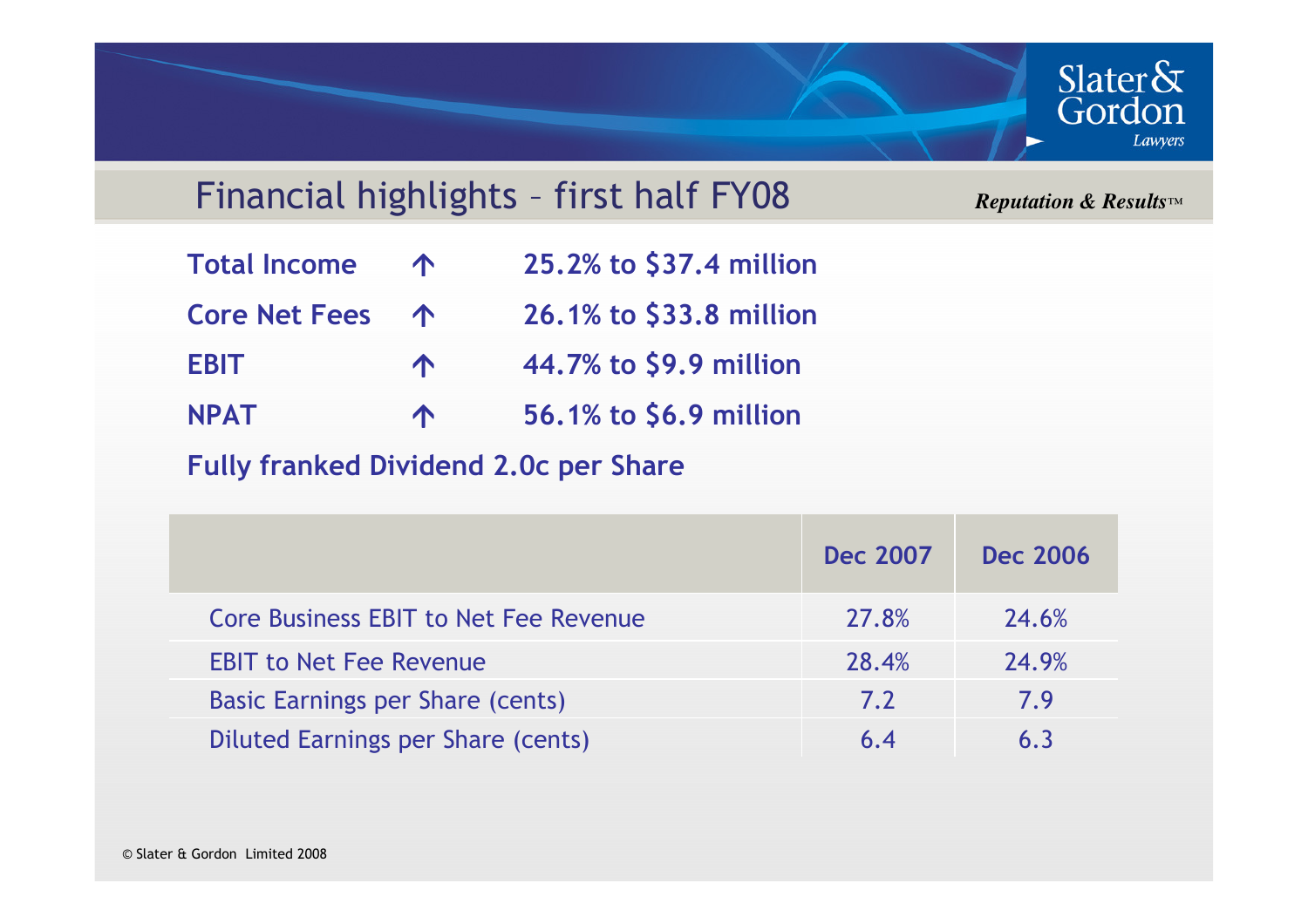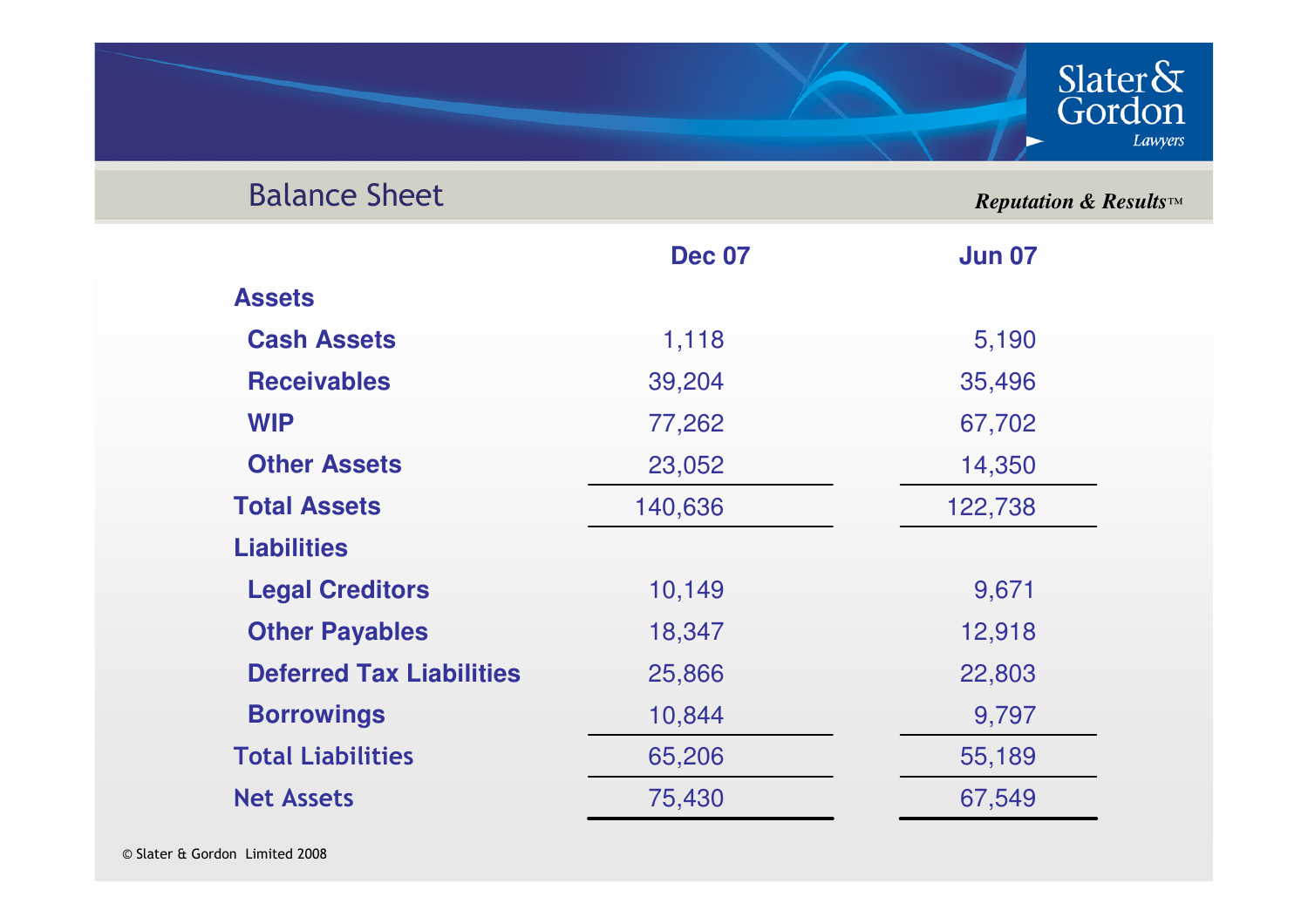# Slater $\delta x$ Gordon **Lawvers**

#### Our business

#### *Reputation & Results™*

- 1. Around 75% personal injury (PI) work. Mostly No Win No Fee
	- ► 7 areas of practice including asbestos, motor vehicle accident and workers compensation litigation
	- ►Payment at the end of the matter if successful
	- ►High success rate for clients – well over 90%
	- ► Settlements can take from 1 – 4 years depending on the jurisdiction, practice area and the matter type
	- ► Fees on work to date (adjusted for risk) recorded as Work in Progress until invoiced to client or third party payer
	- ► 92% of 06/07 balance Sheet WIP is related to PI matters recovery history stable therefore very predictable in our hands
- 2. Most of the balance of work is either fixed price or fee for service
	- ► Practice areas include commercial litigation, commercial advisory, family law, industrial law and estate litigation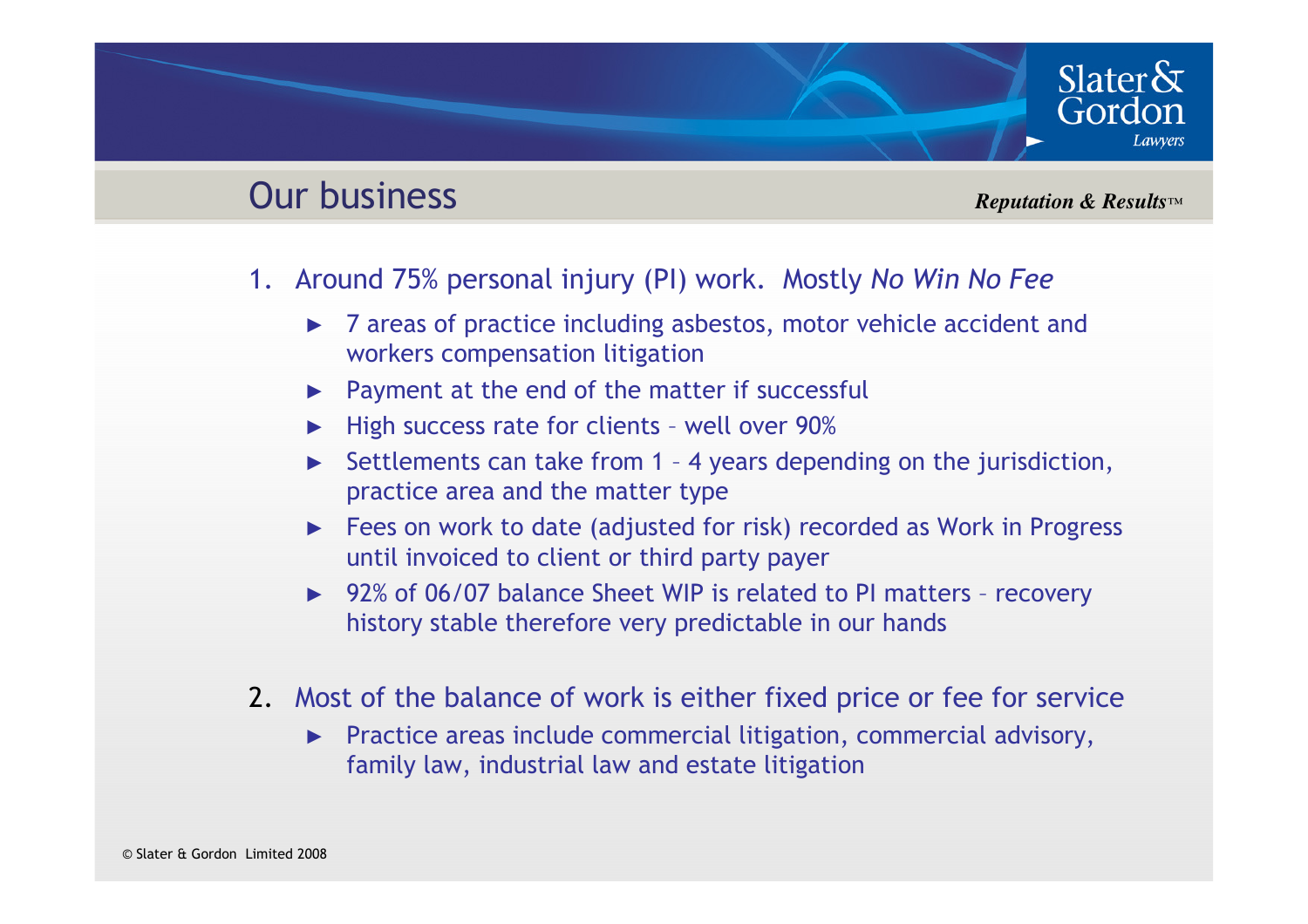### Our business (cont'd)

*Reputation & Results™*

Slater $\&$ Gordon

- 3. Project Litigation
	- ► Funded work run out of commercial litigation practice
	- ► Unfunded work a small percentage of total cost base
	- ► WIP held at cost base only project litigation WIP less than 1% of total WIP at 30 June 07
	- ► VIOXX class action progressing recent US settlement of similar claims
		- •Expect to go to Court in 2008
	- ► 3-4 new projects under consideration currently going through due diligence
		- •Includes Opes Prime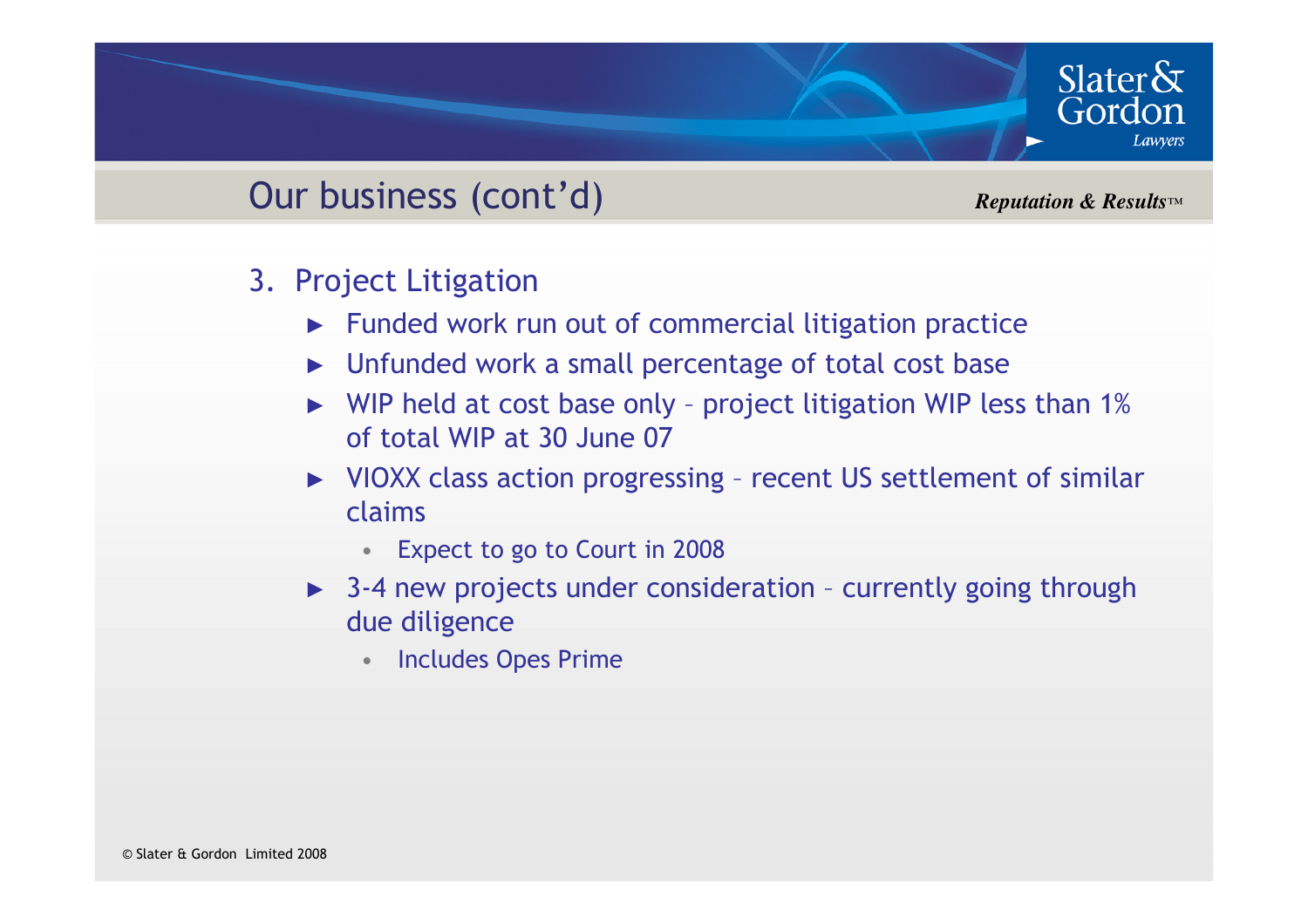#### Choosing a lawyer

*Reputation & Results™*

Slater $\delta$ x

Gordon

- 1. Perception of special expertise in the area of the law
	- ► Slater & Gordon awareness highest in most markets, second in others
- 2. Recommendation from a trusted source
	- ► 82% of past S&G clients would recommend to friends, 42% have done so
	- ► Strong rate of referrals from unions, other lawyers, other professionals
- 3. Location convenience
	- ► 26 locations and growing rapidly. Recent new offices in Bunbury (WA), Nowra, Coffs Harbour and Gosford (NSW), Southport (Qld) and new office soon to open in Sunshine (Vic)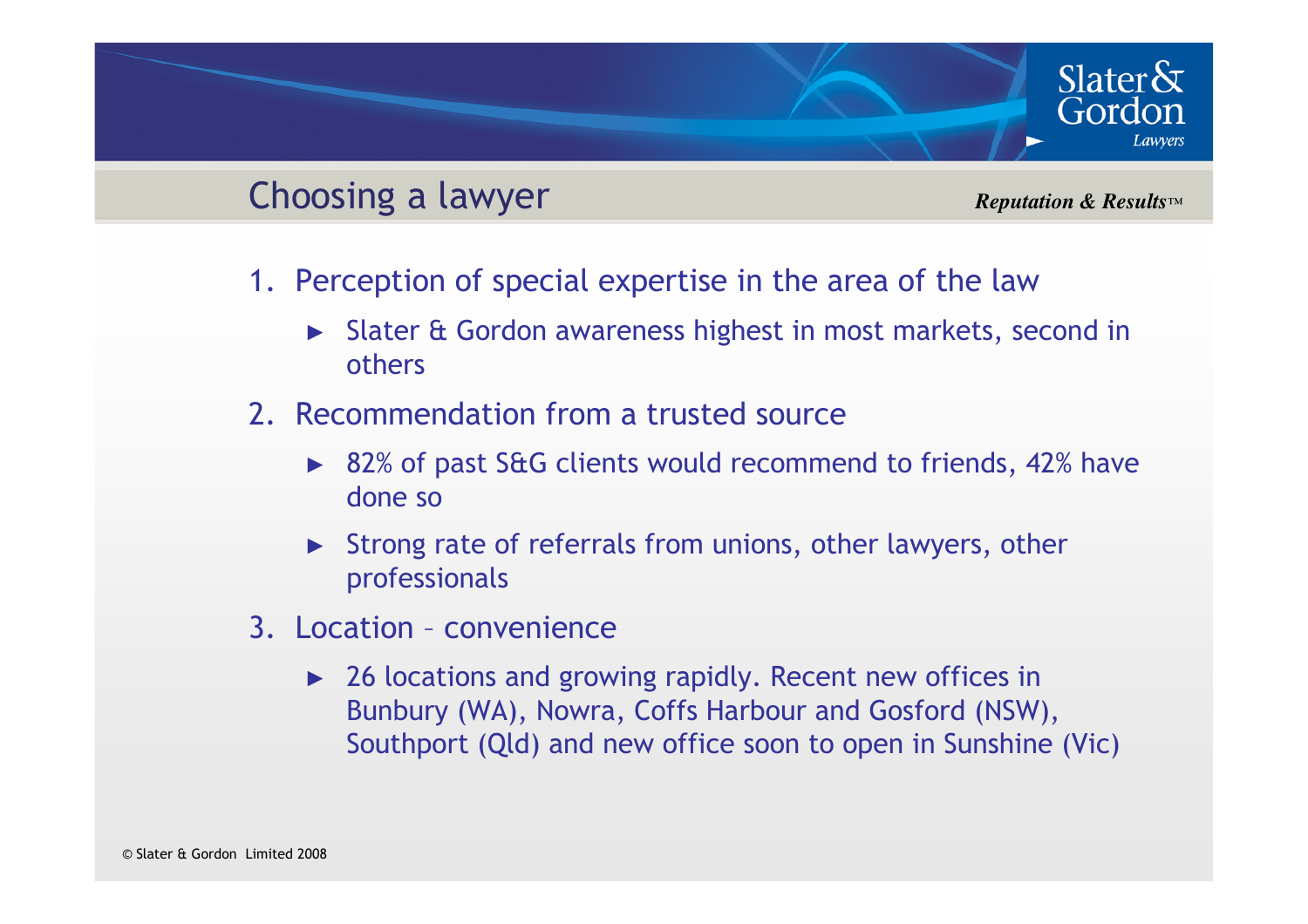

#### The Slater & Gordon brand

*Reputation & Results™*

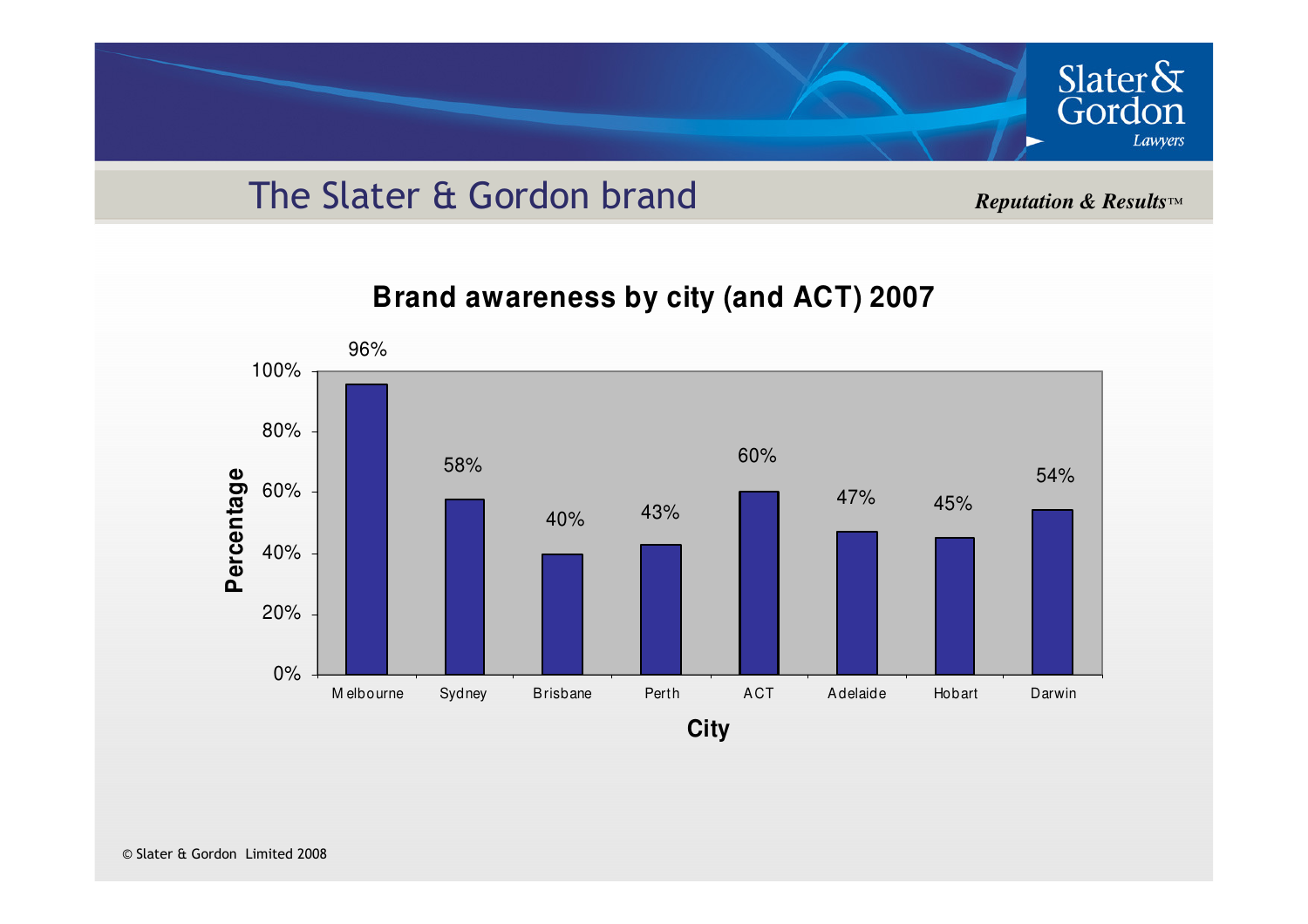

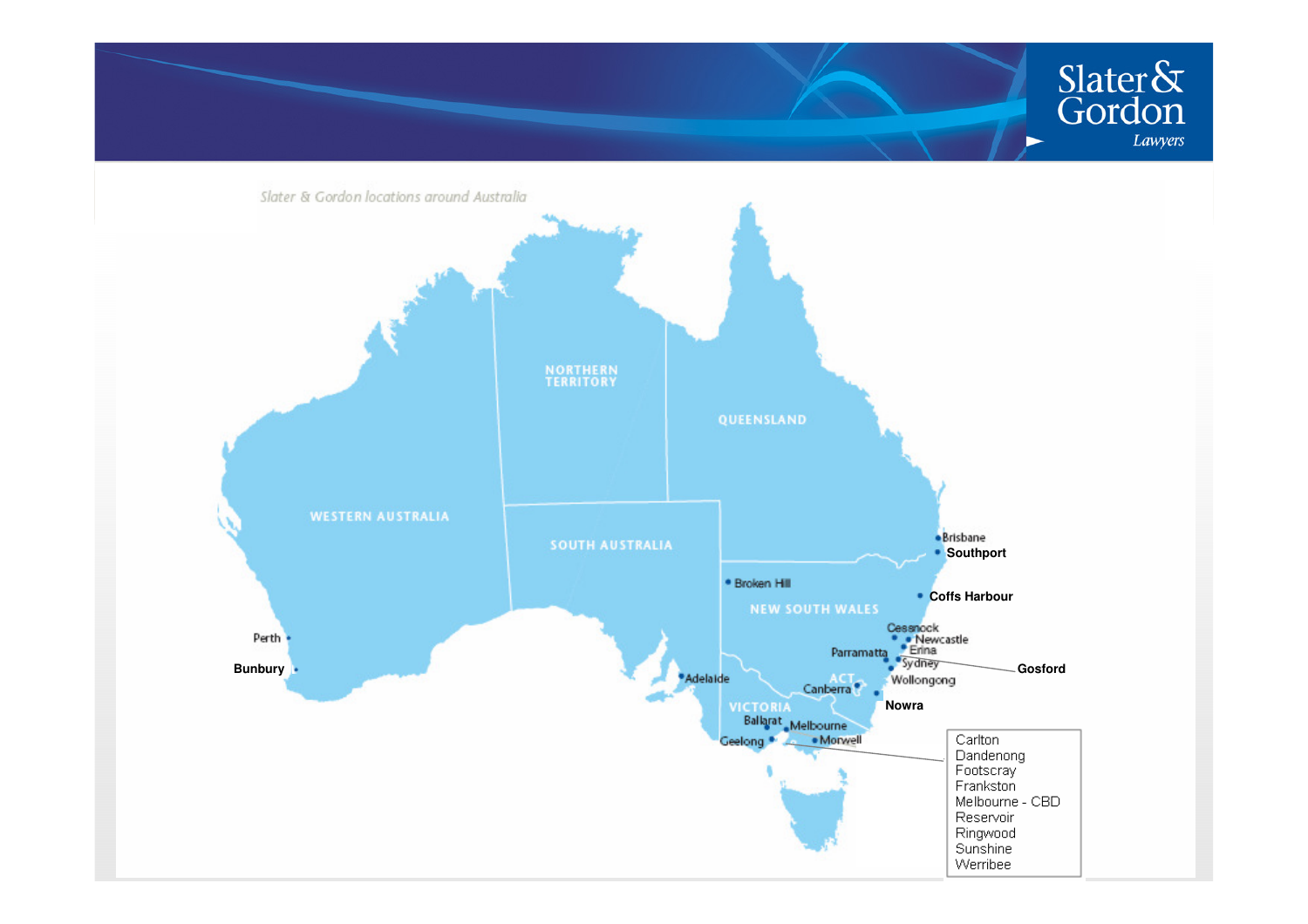#### The growth opportunity

*Reputation & Results™*

Slater $\delta$ 

Gordon

- 1. Consolidation of the national personal injury markets
	- ► Tougher regulations means work becoming more complex, driving it to specialists such as S&G
	- ► Generational change merger represents best opportunity for principals to realise value from their practices
	- ► S&G's profile and resources plus ability to offer tradeable shares make S&G partner of choice
- 2. Exploiting the power of the Slater & Gordon brand
	- ► Geographical expansion
	- ► Spread into broader areas of law e.g. commercial advisory for SME's and estate planning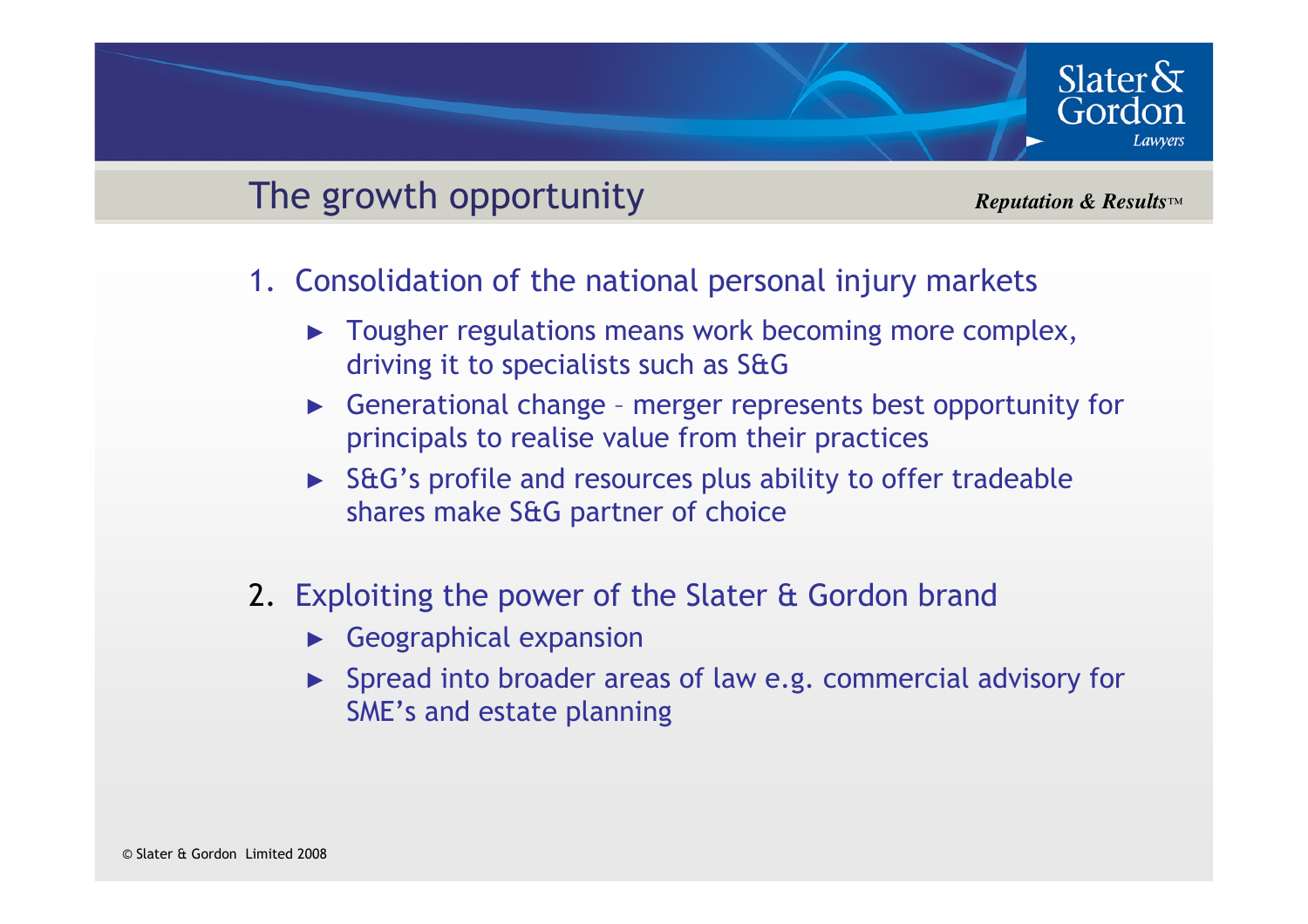#### Acquisitions - key considerations

*Reputation & Results™*

Slater $\&$ 

Gordon

Lawyers

- •Geography
- •Quality of the business and its people
- •Reputation and referral sources
- •Cultural fit with Slater & Gordon
- •Synergies with existing S&G business
- •Value in our hands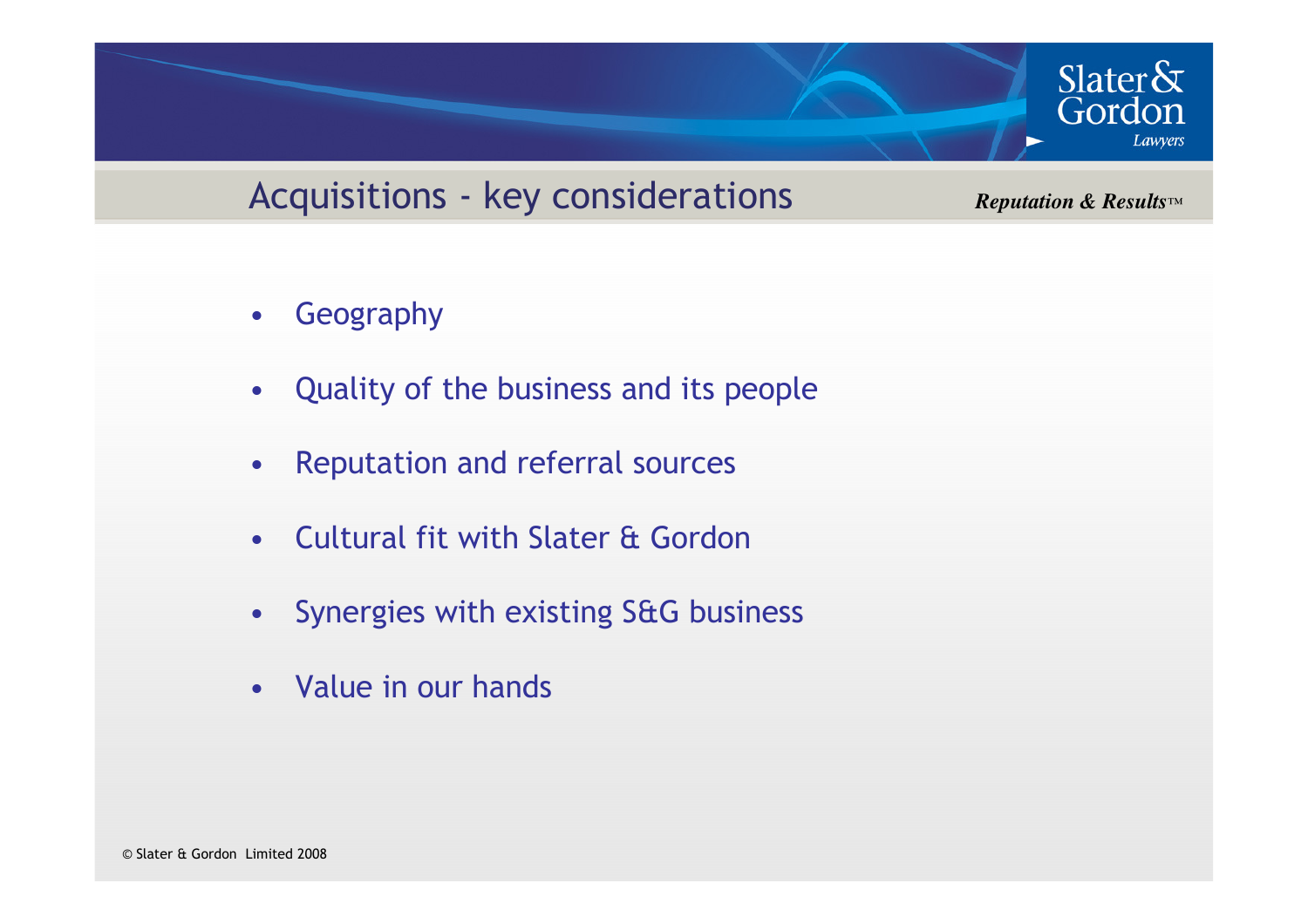#### Mergers & acquisitions

*Reputation & Results™*

Slater $\delta$ 

Gordon

- • 11 completed since March 2006
	- •7 NSW, 2 Qld, 1 ACT, 1 WA
	- Mostly personal injury practices but also added to commercial and family law •capability through acquisition
- $\bullet$  Those completed to date range in size from \$1m to \$5m fees pa
	- •Still many attractive candidates of similar size
	- •Also opportunities for substantially larger transactions
- • All acquisitions to date fully integrated over short time frame. Larger targets could be left more standalone for medium term
- •Equity a key component in transactions
- •Deferred consideration linked to post completion performance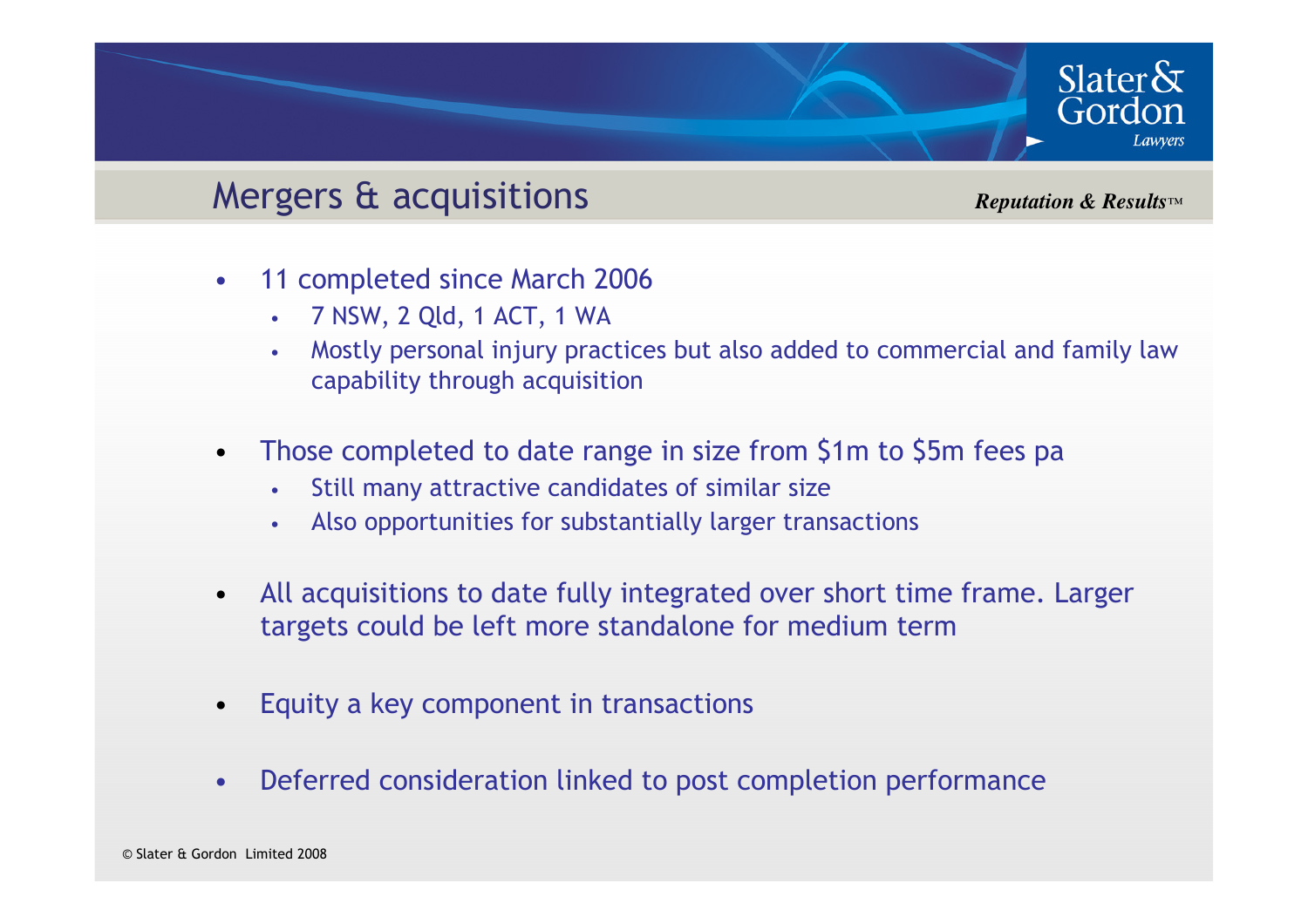#### 2008 Financial Year - Outlook

*Reputation & Results™*

Slater $\delta x$ 

Gordon

- $\bullet$  On track to comfortably exceed prospectus forecast
	- •Full year revenue effect of all announced acquisitions estimated at \$7 million
	- No acquisitions assumed in prospectus forecast of \$65.4 million revenue for FY08•
	- •Now expect \$73.5 million plus for full year
- • Increased H1 EBIT margin of 26.7% unlikely to be maintained during high growth phase
	- Full year margin projected to be in line with the prospectus forecast of 24.2%•
	- Margins of 25%+ proven in more mature S&G markets. Still building to that in •emerging markets of NSW and Queensland
- •Further acquisition opportunities to be pursued
- • Resources to continue to be applied to brand marketing and to systems and processes to support growth